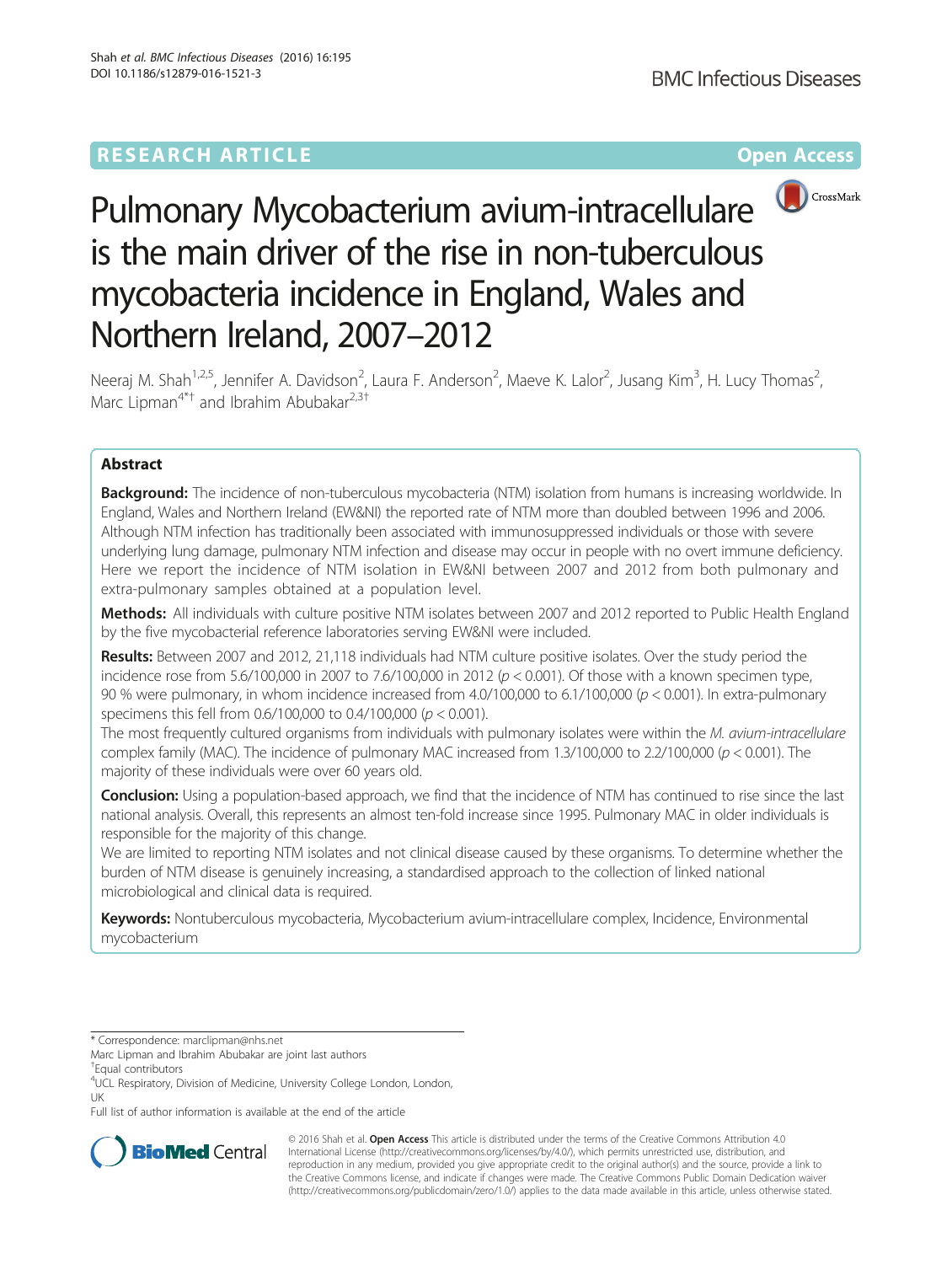# Background

The frequency of isolation of nontuberculous mycobacteria (NTM) from human clinical samples is increasing worldwide [\[1](#page-5-0)]. In England, Wales and Northern Ireland (EW&NI), the incidence of NTM in all sample types was previously reported to have almost trebled between 1995 (0.9 per 100,000 population) and 2006 (2.9 per 100,000 population) [\[2\]](#page-5-0).

Unlike Mycobacterium tuberculosis, which is a genuine pathogen, the largely environmental NTM have been often associated with conditions of host impaired immunity, such as primary immunodeficiency, HIV or the use of immunosuppressive medication [\[3\]](#page-5-0). Increasingly, NTM are isolated in immunocompetent individuals, with or without pre-existing structural lung damage [\[4](#page-5-0)]. It is not clear why this is so, and possible explanations include an increase in the number of individuals with structural lung damage making them more susceptible to mycobacterial infection, more mycobacteria in the environment, improved laboratory detection techniques, a greater awareness of their potential relevance - resulting in more frequent mycobacterial culture being performed, or the result of more investigation to exclude M. tuberculosis.

Here, using population-based data, we report the incidence of NTM isolation in EW&NI between 2007 and 2012. We demonstrate that whilst there has been a significant increase in a number of NTM, the overall rise is largely explained by pulmonary Mycobacterium avium-intracellulare complex.

# Methods

All culture positive NTM isolates between 2007 and 2012 reported to Public Health England (PHE) by the five mycobacterial reference laboratories serving EW&NI were included. Age and sex were routinely collected, along with the site of the specimen and NTM species identified from the culture. Between 2007 and 2012, M. avium, M. intracellulare and other related organisms, (eg M. chimaera), were grouped as M. aviumintracellulare complex (MAC). The rapid growers within M. abscessus family (eg M. abscessus ssp. abscessus, M. abscessus ssp. bolletii, and M. abscessus ssp. massiliense) were identifed as M. abscessus.

Isolates were probabilistically de-duplicated using patient identifiers to report each individual once [[5\]](#page-5-0), based on their earliest specimen date between 2007 and 2012. If an individual had multiple NTM organisms isolated, the organism with the earliest specimen date was included. The site of infection was inferred from the specimen site.

The annual incidence of NTM was calculated using the de-duplicated individual level NTM data and midyear population estimates from the Office of National Statistics. A chi-squared test for trend was used to analyse the change in incidence between 2007 and 2012. Confidence intervals for incidence were calculated assuming a Poisson distribution for the number of events. All analyses were conducted using Stata 13.1, Stata Corporation, Texas, USA. Incidence rates are expressed per 100,000 population. Means are reported with standard deviation.

# Results

Between 2007 and 2012, 21,118 individuals had NTM culture positive isolates in EW&NI. The overall incidence of NTM increased from 5.6/100,000 ( $n = 3,126$ , 95 % CI 5.4– 5.7) to 7.6/100,000 ( $n = 4,454$ , 95 % CI 7.4–7.9) ( $p < 0.001$ ; Fig. [1](#page-2-0)). 16.2 % of individuals had cultures positive for M. gordonae. As this is considered non-pathogenic in much of the literature, the rates were recalculated without these isolates. Again the incidence rose (from 4.8/100,000  $(n = 2.718, 95 % CI 4.6-4.9)$  to  $6.3/100,000 (n = 3.651,$ 95 % CI 6.2–6.5),  $p < 0.001$ ). During the study period 46 different mycobacterial species were identified. More than one NTM species was isolated in 2,100 (10 %) individuals. Species could not be identified in 2.4 %.

Of those with a known specimen site  $(85.0 %, n=$ 17,932), 90.9 %  $(n = 16,294)$  had a pulmonary isolate. Fifty-eight percent of these were in men; and the mean (± standard deviation) age of the pulmonary population was  $60 \pm 20$  years. This compares to  $53 \pm 25$  years in those with extra-pulmonary isolates. Ages are expressed as age ± standard deviation.

In people with pulmonary isolates, the incidence rose from  $4.0/100,000$  ( $n = 2,241, 95$  % CI 3.8-4.1) to 6.1/ 100,000 ( $n = 3,551$ , 95 % CI 5.9–6.3,  $p < 0.001$ ). In contrast, over the same period it fell in individuals with extra-pulmonary isolates (0.6/100,000, 95 % CI 0.58– 0.63 to 0.4/100,000, 95 % CI 0.39-0.41,  $p < 0.001$ ). 16.6 % of individuals with pulmonary isolates had cultures positive for M. gordonae. As above, incidence rates were recalculated without these isolates. Incidence rose from  $3.4/100,000$  ( $n = 1,893,95$  % CI  $3.3-3.5$ ) to  $5.0/$ 100,000 ( $n = 2,905, 95 %$  CI 4.9-5.1,  $p < 0.001$ ).

# Organisms in pulmonary samples

The most frequent NTM cultured from pulmonary samples was M. avium-intracellulare complex (MAC; 35.6 %,  $n = 5,800$ ). Other organisms commonly isolated were M. gordonae (16.7 %), M. chelonae (9.6 %), M. fortuitum (8.2 %), M. kansasii (5.9 %), M. xenopi (5.9 %), and M. *abscessus*  $(5.0 %)$  (Table [1](#page-2-0) and Fig. [2](#page-3-0)).

The incidence of individuals with pulmonary MAC isolates increased from 1.3 (95 % CI 1.2–1.4) in 2007 to 2.2 (95 % CI 2.1–2.4) in 2012 ( $p < 0.001$ ). This increase was observed in both males and females (Fig. [3](#page-3-0)). The majority of pulmonary MAC was isolated from older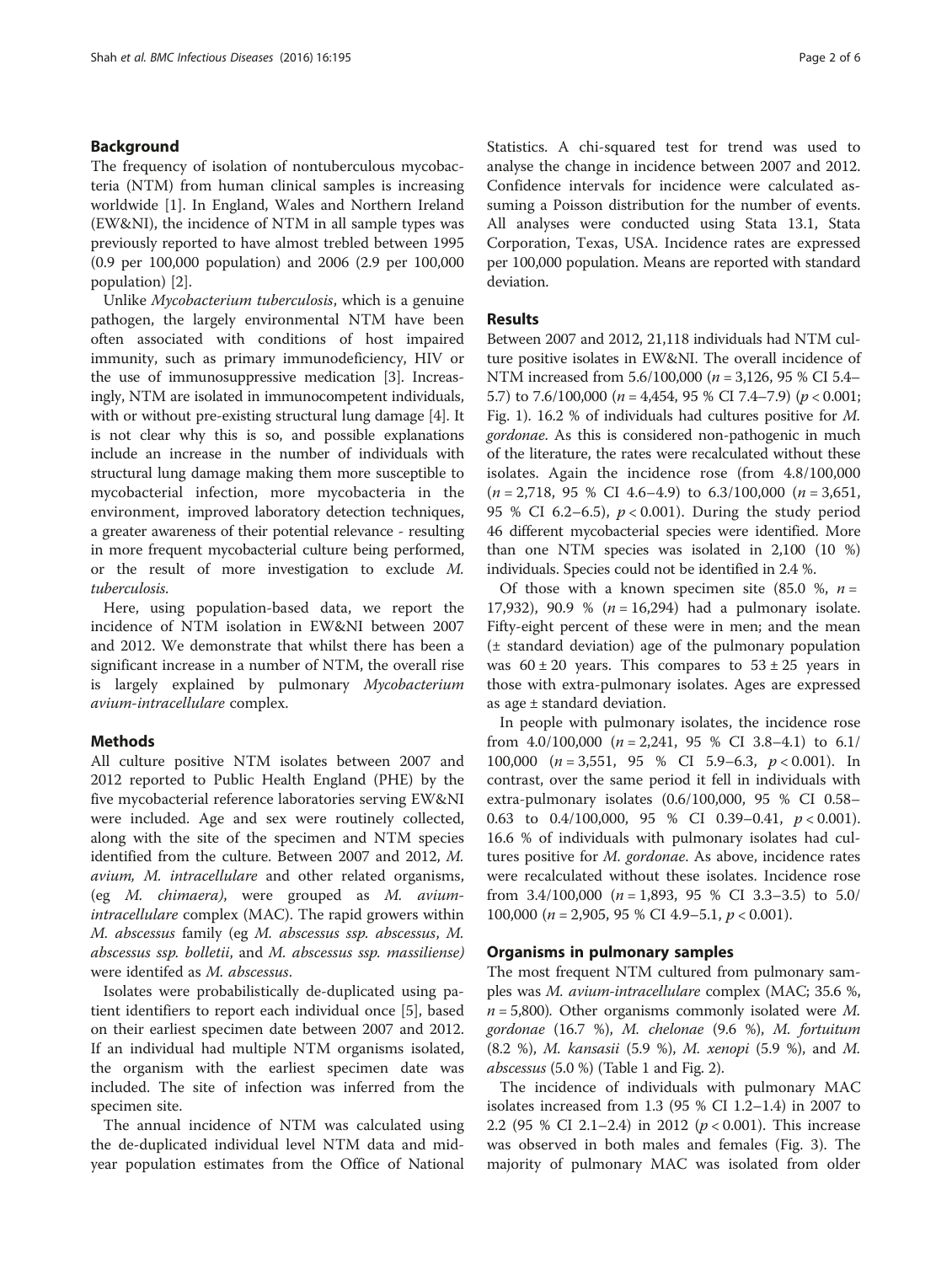<span id="page-2-0"></span>

individuals – with around two-thirds of men and women being aged over 60 (Fig. [4\)](#page-4-0). There was also a significant increase in incidence of M. chelonae, M. fortuitum and M. gordonae ( $p < 0.001$ ); whilst that of M. kansasii fell  $(p < 0.001)$ .

M. abscessus had a bi-phasic age distribution with peaks within the age groups 10–19 and 70–79 years. This was unlike other rapid growers such as M. fortuitum and M. chelonae, where the incidence rose steadily with age (Fig. [5\)](#page-4-0).

# Organisms in extra-pulmonary samples

The most frequent organisms cultured from extrapulmonary samples were MAC (34 %), M. chelonae (15.8 %) and  $M$ . gordonae (14.3 %) (Table 1). Between 2007 and 2012, there was no significant change in incidence in extra-pulmonary MAC isolates (Fig. [3\)](#page-3-0). Unlike other specimen sites, individuals with cultures from lymph nodes were younger, with a mean age of  $21 \pm$ 25 years. In these individuals, the most frequent organisms were MAC (62.7 %), M. malmoense (14.8 %) and M. chelonae (10.9 %). M. marinum accounted for 28.7 % of cutaneous isolates.

#### **Discussion**

This population-based study demonstrates that the NTM incidence in submitted samples from EW&NI has continued to rise since the last national investigation [\[2](#page-5-0)].

Table 1 The relationship between NTM and their isolation from different specimen sites

| Organism                | Total<br>n. | Pulmonary |      | Blood          |             | Lymph node     |             | Urine   |              | Other |      | Unknown |      |
|-------------------------|-------------|-----------|------|----------------|-------------|----------------|-------------|---------|--------------|-------|------|---------|------|
|                         |             | n.        | %    | n              | $\%$        | n.             | $\%$        | n.      | $\%$         | n     | $\%$ | n       | $\%$ |
| M. avium-intracellulare | 7436        | 5800      | 35.6 | 120            | 30.7        | 161            | 62.6        | 65      | 18.4         | 187   | 29.4 | 1103    | 34.6 |
| M. gordonae             | 3414        | 2721      | 16.7 | $\overline{2}$ | 0.5         | $\overline{2}$ | 0.8         | 99      | 28.0         | 33    | 5.2  | 557     | 17.5 |
| M. chelonae             | 2342        | 1574      | 9.7  | 130            | 33.2        | 28             | 10.9        | 53      | 15.0         | 153   | 24.1 | 404     | 12.7 |
| M. fortuitum            | 1698        | 1330      | 8.2  | 33             | 8.4         | 5              | 1.9         | 38      | 10.7         | 52    | 8.2  | 240     | 7.5  |
| M. kansasii             | 1131        | 966       | 6.0  | $\overline{2}$ | 0.5         | $\overline{4}$ | 1.6         | 12      | 3.4          | 32    | 5.0  | 115     | 3.6  |
| M. xenopi               | 1069        | 958       | 5.9  |                | 0.3         | $\overline{2}$ | 0.8         | 8       | 2.3          | 10    | 1.6  | 90      | 2.8  |
| M. abscessus            | 992         | 812       | 5.0  | 14             | 3.6         | 7              | 2.7         |         | 0.3          | 24    | 3.8  | 134     | 4.2  |
| M. malmoense            | 931         | 718       | 4.4  | $\overline{2}$ | 0.5         | 38             | 14.8        | 5       | 1.4          | 29    | 4.6  | 139     | 4.4  |
| M. peregrinum           | 489         | 414       | 2.5  | 11             | 2.8         | $\overline{2}$ | 0.8         | 16      | 4.5          | 9     | 1.4  | 37      | 1.2  |
| M. mucogenicum          | 258         | 161       | 1.0  | 58             | 14.8        |                | 0.4         | 7       | 2.0          | 11    | 1.7  | 20      | 0.6  |
| M. marinum              | 166         |           | 0.01 | $\circ$        | $\mathbf 0$ | 0              | $\mathbf 0$ | $\circ$ | $\mathbf{0}$ | 75    | 11.8 | 90      | 2.8  |
| Other                   | 1192        | 839       | 5.1  | 18             | 4.6         | 7              | 2.7         | 50      | 14.1         | 21    | 3.3  | 257     | 8.1  |

"Other" in specimen site category includes specimens from bone, cerebrospinal fluid, eyes, faeces, gastrointestinal tract, peritoneal dialysis fluid, peritoneal fluid, skin and synovial fluid

"%" refers to percentage of NTM species contributing to total for given body site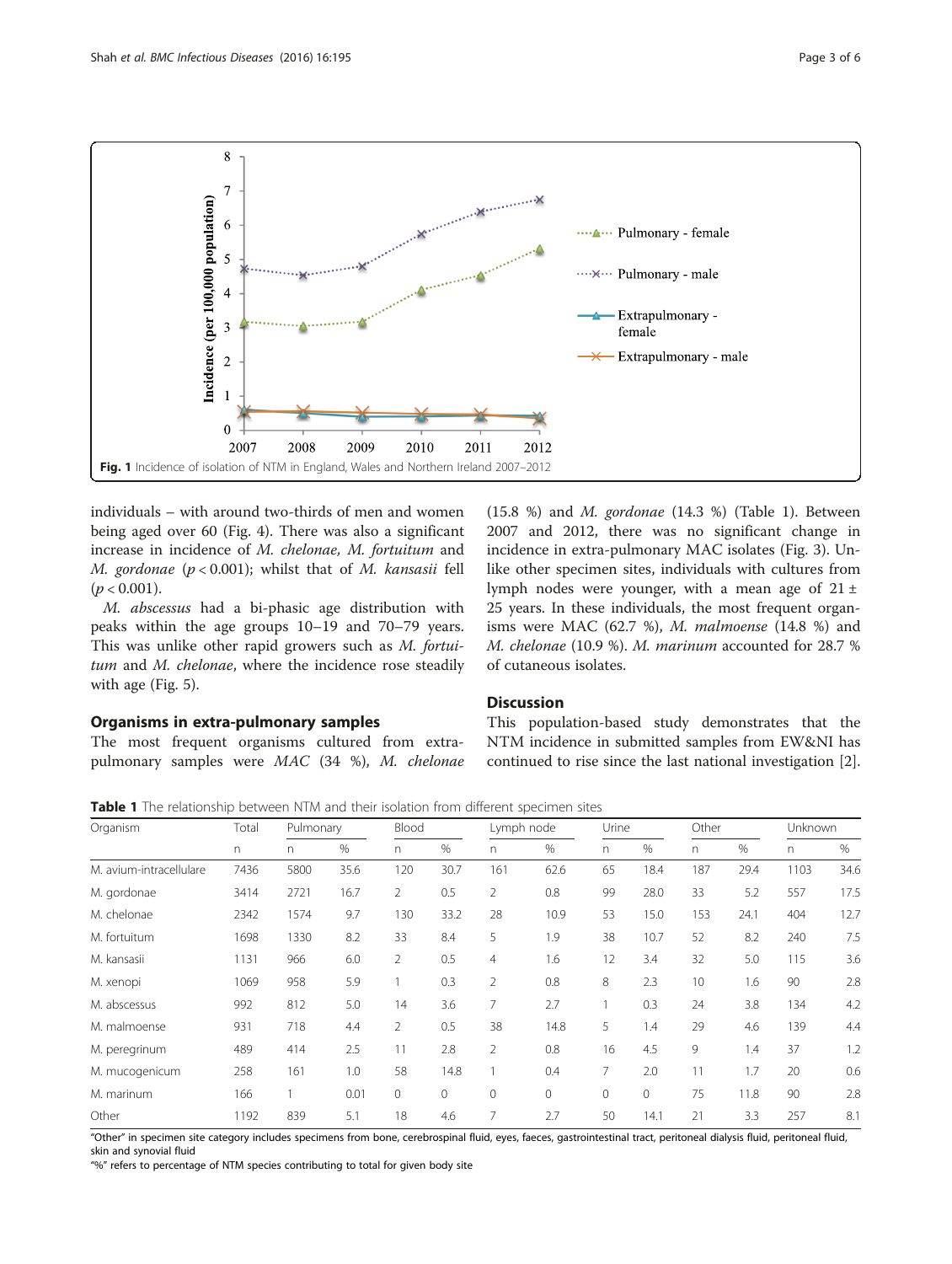<span id="page-3-0"></span>

Much of this appears to be due to an increase in NTM in pulmonary isolates, most frequently obtained from older individuals. MAC was the commonest group of cultured organisms from both pulmonary and extrapulmonary sites. It is noteworthy that the incidence of extra-pulmonary isolates decreased over the same time period over the same time period.

The observed rise in the incidence of NTM in EW&NI is in line with reports from other countries [[6](#page-5-0), [7\]](#page-5-0), though not Scotland, where there has been no change between 2000 and 2010 [\[8](#page-5-0)]. Our finding of pulmonary MAC being the largest contributor to NTM incidence is consistent with a population-based study from Oregon, USA [[6](#page-5-0)].

M. abscessus demonstrated a spike in incidence in both younger and older patients, with the majority of isolates found in individuals less than 30 years. Due to the lack of clinical data, we cannot relate this directly to cystic

fibrosis (CF), though it is likely that this contributes to the isolates obtained from the younger population where it is an important clinical problem [\[9\]](#page-5-0). This is consistent with a recent report from Scotland [\[8](#page-5-0)].

M. chelonae and M. mucogenicum were associated with bloodstream infections. 70 % of cutaneous isolates were *M. marinum* or rapidly growing NTM, which has also been noted by others [\[10\]](#page-5-0).

There are several possible explanations for the increase in NTM isolation. These include recent environmental changes leading to more NTM in soil or water [\[3](#page-5-0)]. In support of this, Khan et al. [[11](#page-5-0)] demonstrated a significant increase in skin sensitization to M. intracellulare in the general population in the United States between 1971 and 1972 and 1999–2000. A true rise in the amount of NTM in the environment should also be reflected by a similar increase in extra-pulmonary

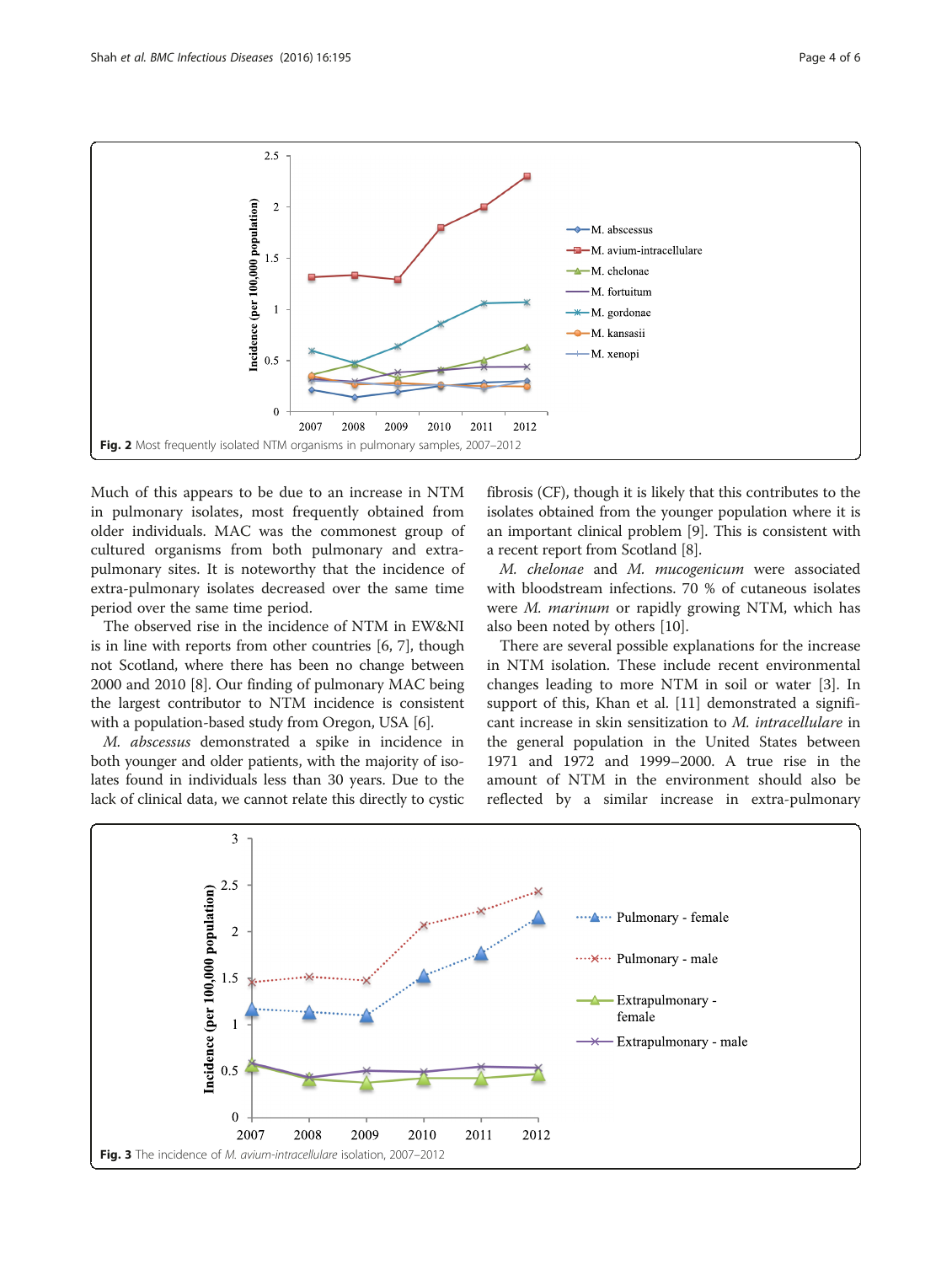<span id="page-4-0"></span>

cultures. However this has actually declined, suggesting that environmental factors are not the only explanation.

More individuals may now be susceptible to pulmonary NTM colonisation and disease. Older males, who were most likely to have a positive NTM culture, are a population with more chronic respiratory disease requiring prescribed drug therapies (including inhaled corticosteroids) that increase the risk of NTM lung disease [[12](#page-5-0)]. Furthermore, the number of people using immunosuppressive and biological agents is rising. Brode et al. [[13\]](#page-5-0) reported that anti-TNF therapy doubled the risk of NTM disease (OR 2.19, 95 % CI 1.10–4.37). Also, a patient's underlying clinical illness may be relevant. For example, rheumatoid arthritis has itself been associated with NTM disease [[14, 15\]](#page-5-0).

Clearly these explanations are not mutually exclusive; and over time could lead to a yet further increase in incidence as clinicians become more aware of NTM disease and so perform more mycobacterial diagnostic tests.

A strength of our study is that we are confident we are counting only single isolates from individuals, and hence avoiding duplication (and inflation) of our results. The natural history of NTM (where an individual will isolate often multiple samples over an extended period of time) means that this is a common problem when dealing with this condition [\[2\]](#page-5-0). We believe that the absolute number of NTM isolates being reported to Public Health England has genuinely increased. However as only the earliest culture result was included in our study in those individuals who had positive cultures of more than one NTM organism (10 %), there is a risk we may have introduced bias towards rapid growers at the expense of slower growers. Despite this, the predominant NTM was MAC, a slow-growing group of organisms.

To determine whether the burden of NTM disease is also increasing requires an understanding of current clinical and laboratory practice. In EW&NI there is no standardised approach to the investigation of suspected NTM patients, and the systematic collection of relevant